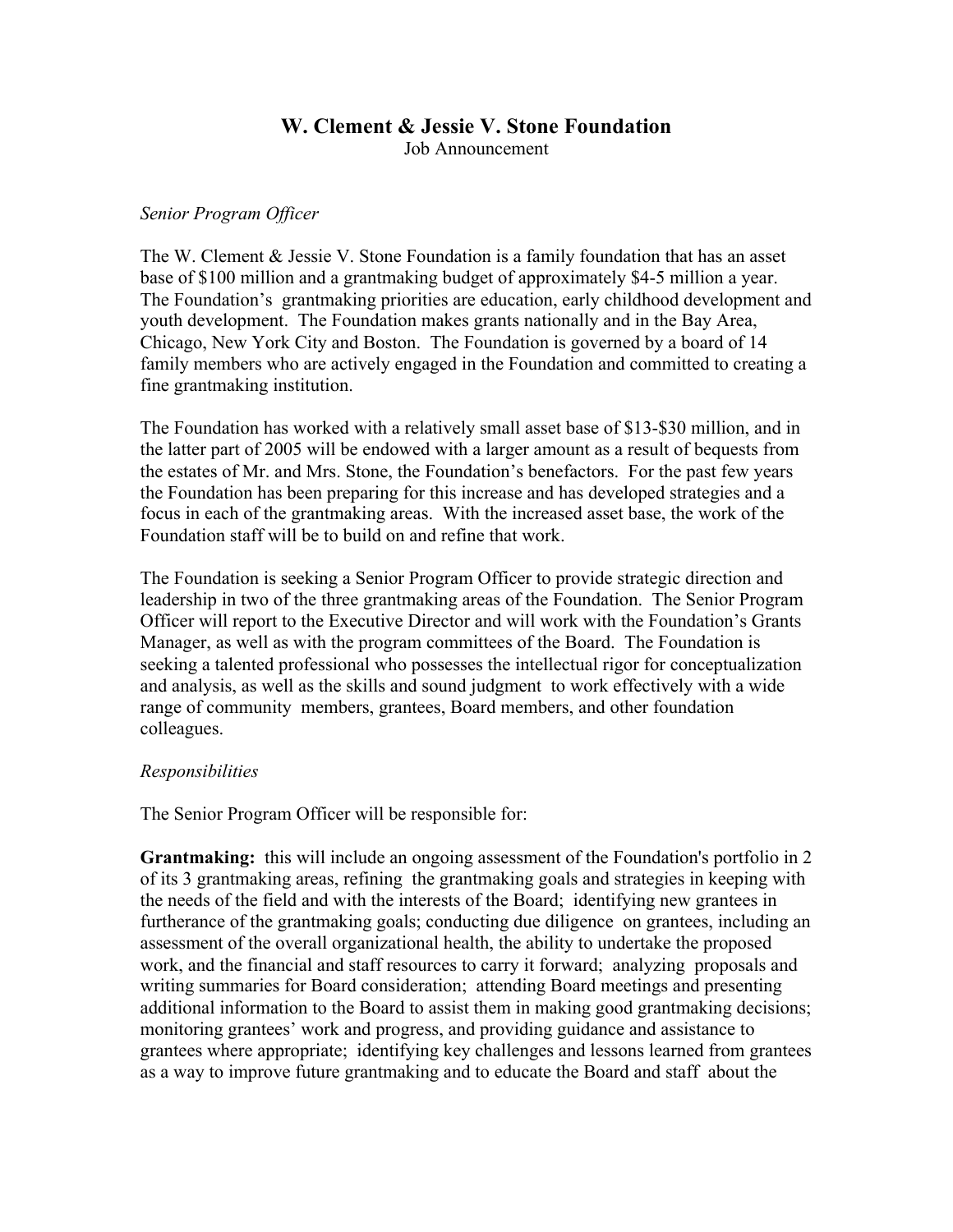work; identifying opportunities to engage Board members in the grantmaking work of the Foundation, such as setting up site visits.

**Budget:** working with the Executive Director to create the grantmaking and administrative budget in each of the 2 program areas, and monitoring the expense.

**Communications**: developing briefing papers that contribute to the Foundation's knowledge of new approaches, best practices and trends in grantmaking and in the Foundation's areas of interest; making presentations to the Board about issues and trends in our fields; presenting the work of the Foundation to a wide variety of audiences, including affinity groups, conferences, foundation colleagues, grantees, nonprofit groups, and leaders in the Foundation's grantmaking areas.

**Knowledge of the field**: continually researching developments in the grantmaking field in order to maintain a high level of knowledge about the issues and developments, who the key leaders are, major initiatives underway and promising efforts in which to leverage the Foundation's grantmaking; developing a network of foundation colleagues and creating opportunities to collaborate with foundations in the grantmaking areas.

**Supervision:** identifying and managing relationships with consultants as necessary; and managing contracts with consultants that support program work; working with Executive Director to coordinate work of the Grants Manager.

**Board Relations**: convening and facilitating meetings of the program committees of the Board, documenting meeting discussion and votes, and providing follow up to the meetings

## *Qualifications*

We are seeking a candidate who not only has the knowledge and skills to further the work of the Foundation but also possesses the highest degree of integrity in working with the Board and the various stakeholders. The successful candidate will possess the following qualifications:

10 years in a senior management position in either the nonprofit sector or in a grantmaking institution, with experience in organizational and program development, implementation, evaluation and budget management;

The ability to identify grantmaking goals in 2 of the Foundation' areas of interest, and identify the best strategies and projects to further those goals, as well as to periodically assess the effectiveness of grantmaking strategies;

Knowledge of 2 of the Foundation's areas of grantmaking (early childhood development, youth development or education) including the key leaders, issues, trends and how best to leverage the Foundation's resources;